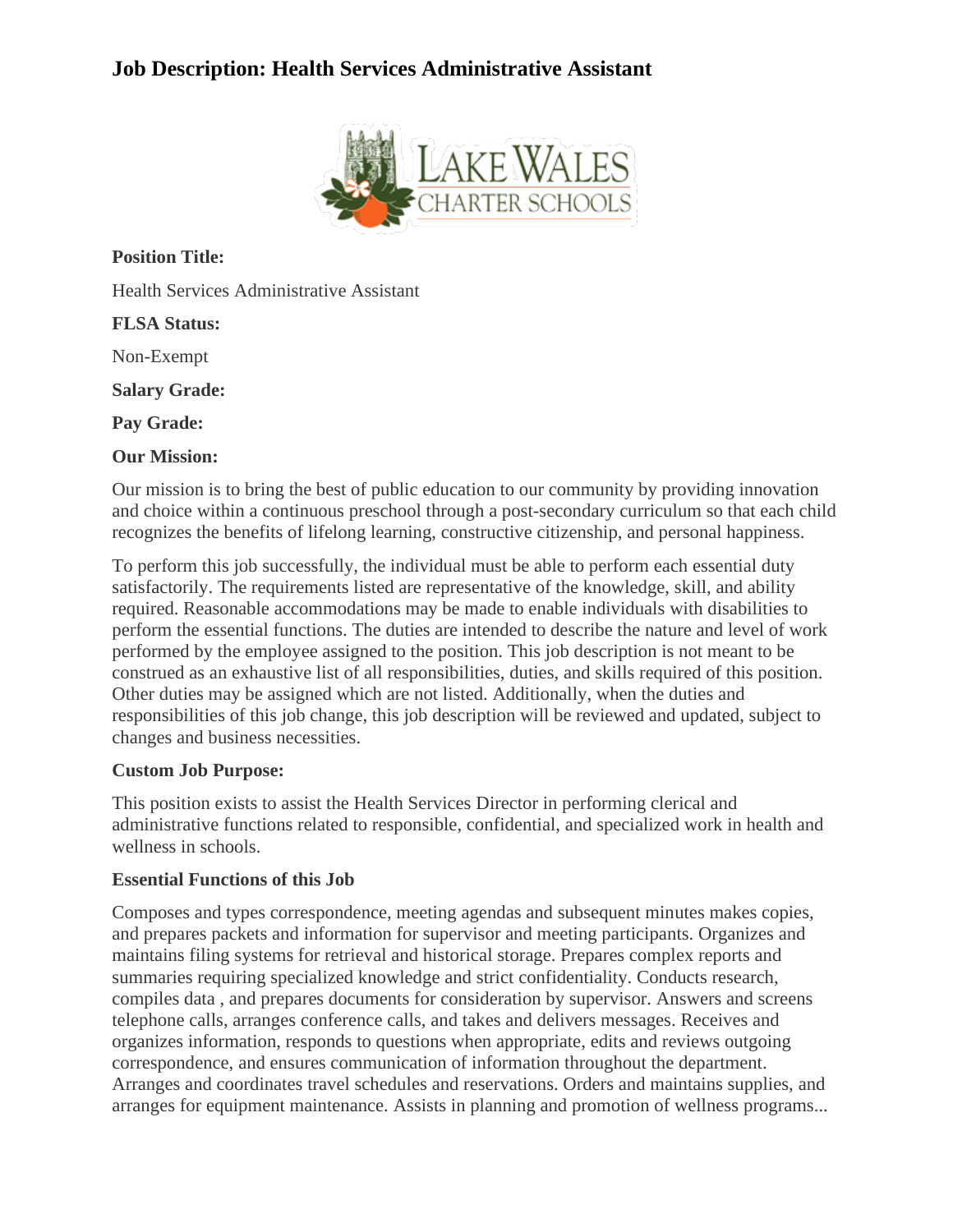# **Job Description: Health Services Administrative Assistant**

Schedules wellness screenings/activities/programs at various locations. Assists in planning and promotion of health screenings. Maintains confidentiality of employee/student medical information.

#### **Non-Essential Functions of this Job**

Performs other duties as assigned.

### **Knowledge, Skills and Abilities:**

Knowledge of spreadsheet, word processing, presentation, email, and data management software packages in a Microsoft Office environment. Ability to perform work accurately and thoroughly within time-sensitive deadlines. Ability to deal proactively with work-related problems. Ability to demonstrate conduct conforming to a set of values and accepted standards. Must possess organizational skills and be able to follow a systematic method of performing most functions. Must demonstrate strong time-management skills. Ability to read and comprehend instructions, correspondence, and memos. Must possess strong verbal and written communication skills. Ability to maintain confidentiality and handle sensitive materials and information. Must listen well, get clarification, and respond positively to questions and directions. Ability to follow policies and procedures. Ability to keep records and reference files, assemble and organize data, and prepare composite reports from such data. Outstanding interpersonal communication skills. Computer literacy skills. Considerable knowledge of the philosophy of health and wellness. Ability to keep records and reference files, to assemble and organize data, and prepare composite reports from such data. Outstanding interpersonal communication skills.

### **Education, Experience and/or Certification/License Requirements**

High school diploma or general education degree (GED) is required. Previous working knowledge within a local school system, including terminology, acronyms, laws that affect students, and organizational structures, is highly desirable as well as knowledge of general business practices within the assigned area. Considerable responsible experience in health/wellness. CPR certification required.

#### **Work Context:**

Requires sitting and some standing, walking and moving about to coordinate work. Requires face-to-face discussions and contact with individuals and/or teams. Requires the use of alternative communication systems, such as electronic mail, telephones and computers. Requires coordination of work tasks to establish priorities, set goals and meet deadlines. Requires work with both internal and external contacts, and with the public.

#### **Physical Environment:**

Requires working indoors in environmentally controlled conditions. Requires sitting for the majority of the day, and the ability to lift, carry, move and/or position objects infrequently weighing up to 20 pounds.

**Local Code:**

9000

**EEO5:**